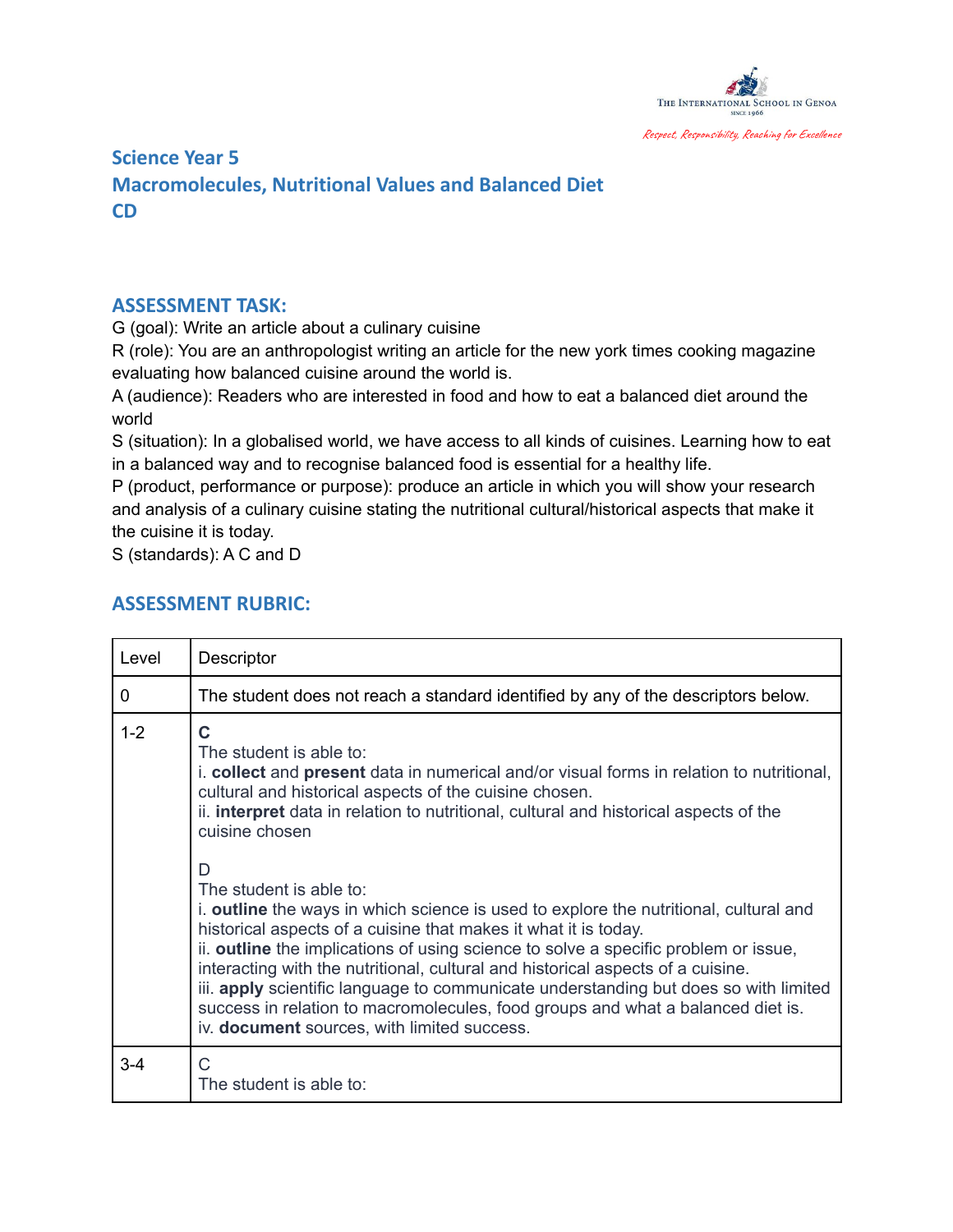

Respect, Responsibility, Reaching for Excellence

|         | i. correctly <b>collect</b> and <b>present</b> data in numerical and/or visual forms in relation to<br>nutritional, cultural and historical aspects of the cuisine chosen.<br>ii. accurately interpret data and explain results in relation to nutritional, cultural<br>and historical aspects of the cuisine chosen.                                                                                                                                                                                                                                                                                                     |
|---------|---------------------------------------------------------------------------------------------------------------------------------------------------------------------------------------------------------------------------------------------------------------------------------------------------------------------------------------------------------------------------------------------------------------------------------------------------------------------------------------------------------------------------------------------------------------------------------------------------------------------------|
|         | D<br>The student is able to:<br>i. summarize the ways in which science is applied and used to explore the<br>nutritional, cultural and historical aspects of a cuisine that makes it what it is today.<br>ii. describe the implications of using science and its application to solve a specific<br>problem or issue, interacting with the nutritional, cultural and historical aspects of a<br>cuisine.<br>iii. sometimes apply scientific language to communicate understanding in relation<br>to macromolecules, food groups and what a balanced diet is.<br>iv. sometimes document sources correctly.                 |
| $5-6$   | C<br>The student is able to:<br>i. correctly collect, organize and present data in numerical and/or visual forms in<br>relation to nutritional, cultural and historical aspects of the cuisine chosen.<br>ii. accurately interpret data and explain results using scientific reasoning in relation<br>to nutritional, cultural and historical aspects of the cuisine chosen.                                                                                                                                                                                                                                              |
|         | D<br>The student is able to:<br>i. describe the ways in which science is applied and used to explore the nutritional,<br>cultural and historical aspects of a cuisine that makes it what it is today.<br>ii. discuss the implications of using science and its application to solve a specific<br>problem or issue, interacting with the nutritional, cultural and historical aspects of a<br>cuisine.<br>iii. usually apply scientific language to communicate understanding clearly and<br>precisely in relation to macromolecules, food groups and what a balanced diet is.<br>iv. usually document sources correctly. |
| $7 - 8$ | C<br>The student is able to:<br>i. correctly collect, organize, transform and present data in numerical and/or<br>visual forms in relation to nutritional, cultural and historical aspects of the cuisine<br>chosen.<br>ii. accurately interpret data and explain results using correct scientific reasoning in<br>relation to nutritional, cultural and historical aspects of the cuisine chosen.                                                                                                                                                                                                                        |
|         | D<br>The student is able to:<br><i>i.</i> <b>explain</b> the ways in which science is applied and used to explore the nutritional,<br>cultural and historical aspects of a cuisine that makes it what it is today.<br>ii. discuss and evaluate the implications of using science and its application to<br>solve a specific problem or issue, interacting with the nutritional, cultural and                                                                                                                                                                                                                              |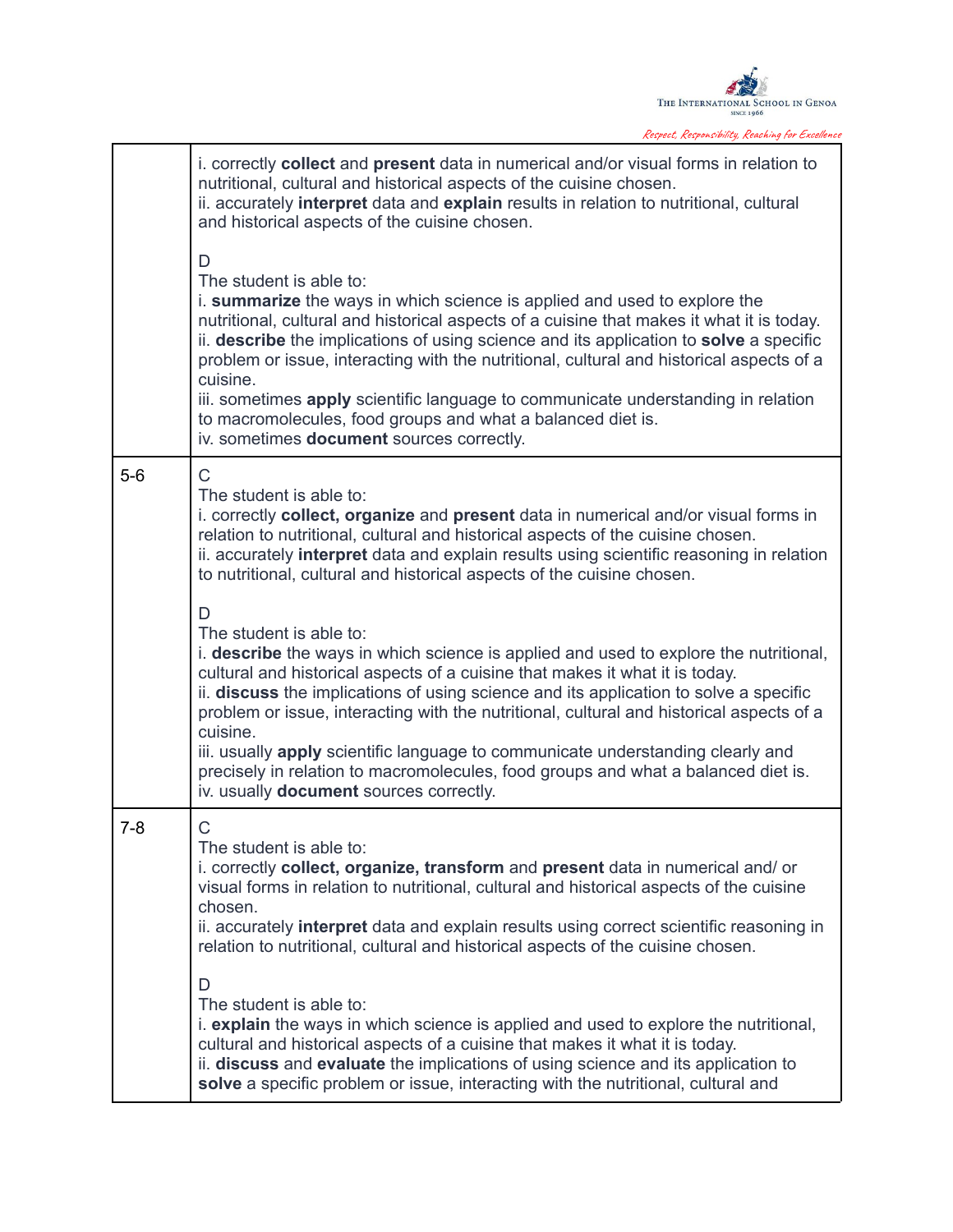

historical aspects of a cuisine. iii. consistently **apply** scientific language to communicate understanding clearly and precisely in relation to macromolecules, food groups and what a balanced diet is. iv. **document** sources completely.

## **COMMAND TERMS:**

**State:** give a specific name, value or other brief answer without explanation or calculation.

**Outline:** give a brief account or summary.

**Describe:** give a detailed account or picture of a situation, event, pattern or process.

**Explain:** give a detailed account including reasons and causes.

**Apply:** use knowledge and understanding in response to a given situation or real circumstances. Use an idea, equation, principle, theory or law in relation to a given problem or issue.

**Suggest:** propose a solution, hypothesis or other possible answer. **Solve:** obtain the answer(s) using appropriate methods.

**Interpret:** use knowledge and understanding to recognize trends and draw conclusions from given information.

**Analyse:** break down in order to bring out the essential elements or structure. (To identify parts and relationships, and to interpret information to reach conclusions.)

**Present:** Offer for display, observation, examination or consideration.

**Discuss:** Offer a considered and balanced review that includes a range of arguments, factors or hypotheses. Opinions or conclusions should be presented clearly and supported by appropriate evidence

**Summarize:** Abstract a general theme or major point(s).

**Evaluate:** make an appraisal by weighing up the strengths and limitations.